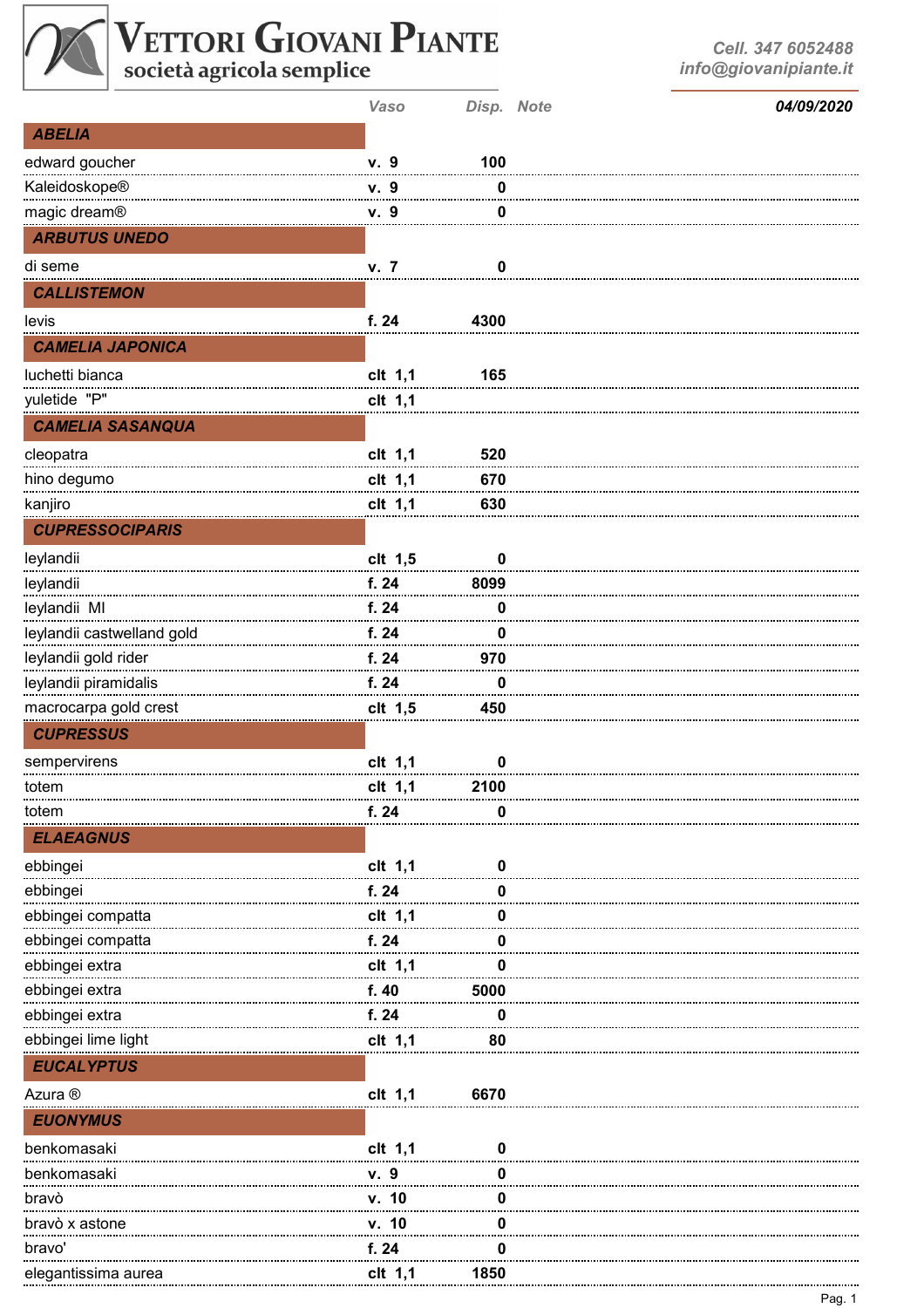|                           | Vaso    |       | Disp. Note<br>04/09/2020 |
|---------------------------|---------|-------|--------------------------|
| elegantissima aurea       | v. 10   | 0     |                          |
| elegantissima aurea       | f. 24   | 0     |                          |
| japonica green millennium | clt 1,1 | 0     |                          |
| white spire®              | clt 1,1 | 17999 |                          |
| white spire <sup>®</sup>  | v. 9    | 21249 |                          |
| <b>FICUS CARICA</b>       |         |       |                          |
| Brawn turkey              | v. 9    | 0     |                          |
| Ice cristal               | v. 9    | 0     |                          |
| Madaleine des deux saison | v. 9    | 0     |                          |
| noire de carombe          | v. 9    | 0     |                          |
| Ronde de bourdeaux        | v. 9    | 0     |                          |
| <b>ILEX</b>               |         |       |                          |
| argenteomarginata         | f. 24   | 220   |                          |
| maximowicziana            | f. 24   | 7000  |                          |
| <b>LIGUSTRUM</b>          |         |       |                          |
|                           | f. 24   | 0     |                          |
| texanum                   |         |       |                          |
| texanum                   | clt 1,1 | 0     |                          |
| <b>LOROPETALUM</b>        |         |       |                          |
| black pearl ®             | clt 1,1 | 0     |                          |
| black pearl ®             | v. 9    | 0     |                          |
| ever red ®                | v. 9    | 900   |                          |
| <b>MAGNOLIA</b>           |         |       |                          |
| gallisonensis             | clt 1,1 | 0     |                          |
| leonard messel            | clt 1,1 | 150   |                          |
| leonard messel            | v. 9    | 240   |                          |
| little gem                | v. 9    | 0     |                          |
| solangeana                | v. 9    | 1000  |                          |
| soulangeana               | clt 1,1 | 800   |                          |
| stellata                  | v. 9    | 150   |                          |
| stellata                  | clt 1,1 | 50    |                          |
| susan                     | clt 1,1 | 700   |                          |
| susan                     | v. 9    | 2450  |                          |
| <b>MYRTUS</b>             |         |       |                          |
| communis tarentina        | f. 24   | 0     |                          |
| <b>NANDINA</b>            |         |       |                          |
| blush pink ®              | clt 1,1 | 0     |                          |
| blush pink ®              | f. 24   | 0     |                          |
| domestica                 | clt 1,1 | 0     |                          |
| domestica                 | f. 24   | 0     |                          |
| fire power                | clt 1,1 | 0     |                          |
| gulf stream               | clt 1,1 | 0     |                          |
| gulf stream               | f. 24   | 800   |                          |
| lemon & lime®             | clt 1,1 | 1250  |                          |
| obsessed ®                | f. 24   | 5750  |                          |
| obsessed ®                | clt 1,1 | 0     |                          |
| <b>OSMANTHUS</b>          |         |       |                          |
| acquifolium               | f. 40   | 12199 |                          |
| aquifolium                | f. 24   | 1800  |                          |
| ilicifolium               | f. 24   | 300   |                          |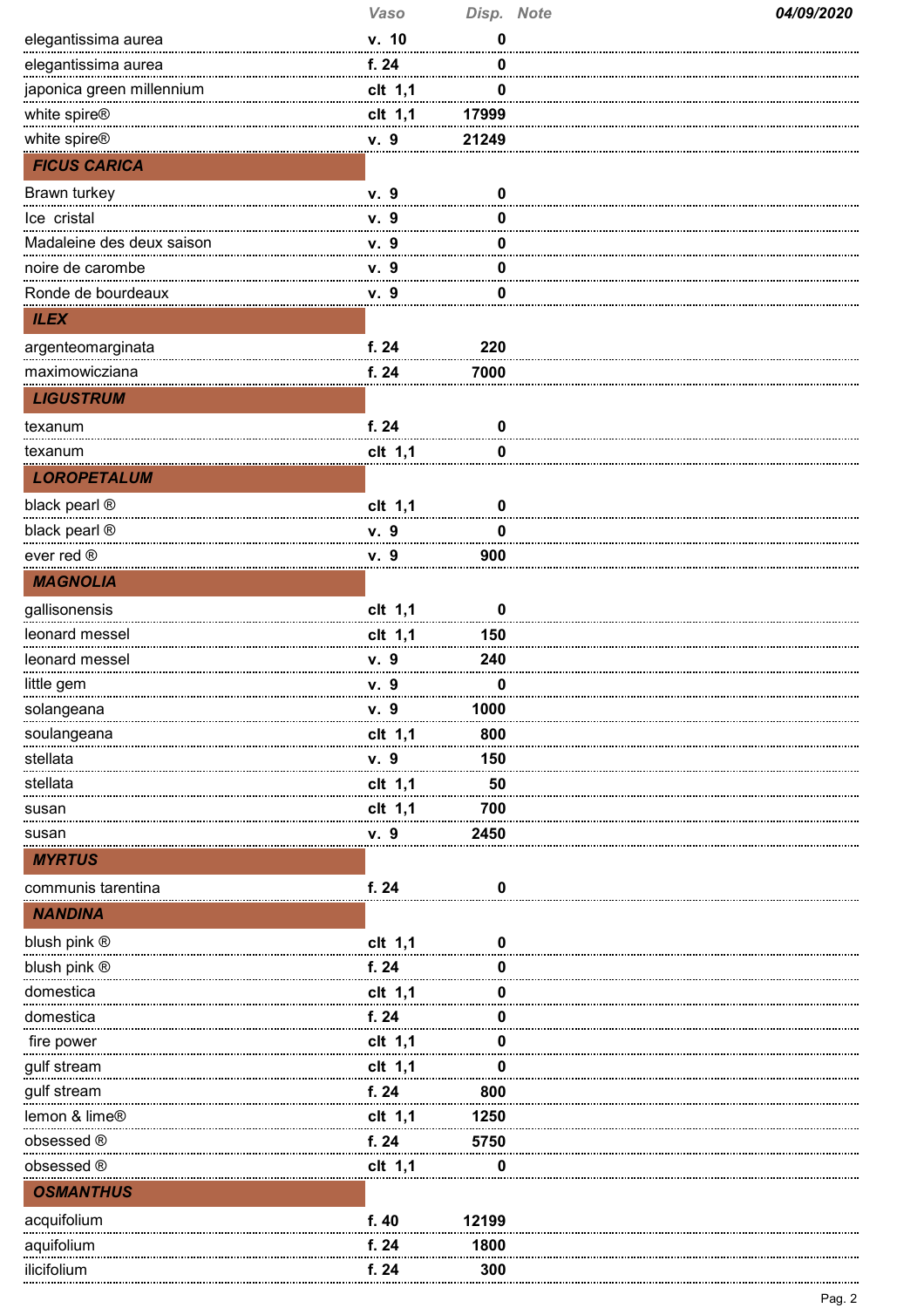|                                               | Vaso      | Disp. Note | 04/09/2020 |
|-----------------------------------------------|-----------|------------|------------|
| <b>OSMAREA</b>                                |           |            |            |
| burkwoodii                                    | clt 1,1   | 0          |            |
| burkwoodii                                    | f. 24     | 0          |            |
| <b>PHOTINIA</b>                               |           |            |            |
| carrè rouge                                   | clt 1,1   | 500        |            |
| carrè rouge                                   | v. 10     | 0          |            |
| carrè rouge                                   | v. 9      | 0          |            |
| chico ®                                       | clt 1,1   | 17150      |            |
| chico ®                                       | v. 9      | 400        |            |
| chico®                                        | f. 40     | 7000       |            |
| extra red                                     | clt 1,1   | 0          |            |
| extra red                                     | v. 10     | 4400       |            |
| little red robin                              | f. 24     | 2200       |            |
| louise ®                                      | clt 1,1   | 0          |            |
| magical volcano <sup>®</sup>                  | $clt$ 1,1 | 0          |            |
| magical volcano <sup>®</sup>                  | f. 24     | 250        |            |
| pink marble®                                  | clt 1,1   | 2950       |            |
| pink marble <sup>®</sup>                      | v. 9      | 4600       |            |
| red robin                                     | clt 1,1   | 0          |            |
| red robin                                     | v. 9      | 4550       |            |
| red robin                                     | v. 10     | 0          |            |
| <b>PHYLLIREA</b>                              |           |            |            |
| angustififolia                                | clt 1,1   | 500        |            |
| <b>PISTACIA</b>                               |           |            |            |
| lentiscus                                     | f. 24     | 0          |            |
| <b>PITTOSPORUM</b>                            |           |            |            |
| tenuifolium silver queen                      | v. 9      | 0          |            |
| tenuifolium variegatum                        | v. 9      | 4700       |            |
| tobira nanum                                  | $clt$ 1,5 | 1900       |            |
| tobira nanum                                  | f. 24     | 12650      |            |
| tobira nanum variegato                        | f. 24     | 0          |            |
| tobira variegato                              | clt 1,5   | 599        |            |
| <b>PODOCARPUS</b>                             |           |            |            |
| macrophyllus mood ring "sosa"®                | f. 24     | 5450       |            |
| macrophyllus roman candle " miu" <sup>®</sup> | f. 24     | 5200       |            |
| <b>PRUNUS</b>                                 |           |            |            |
| laurocerasus novita                           | clt 1,1   | 100        |            |
| lusitanica angust. x astone                   | v. 9      |            |            |
| lusitanica angustifolia                       | clt 1,1   | 0          |            |
| lusitanica angustifolia                       | v. 9      | 1500       |            |
| lusitanica brenelia ®                         | v. 9      | 2000       |            |
| lusitanica brenelia ®                         | clt 1,1   | 0          |            |
| lusitanica brenelia® astone                   | v. 9      | 0          |            |
| <b>RHYNCOSPERMUM</b>                          |           |            |            |
| jasminoides                                   | clt 1,1   | 0          |            |
| jasminoides                                   | f. 24     | 19300      |            |
| jasminoides rosa                              | f. 24     | 1000       |            |